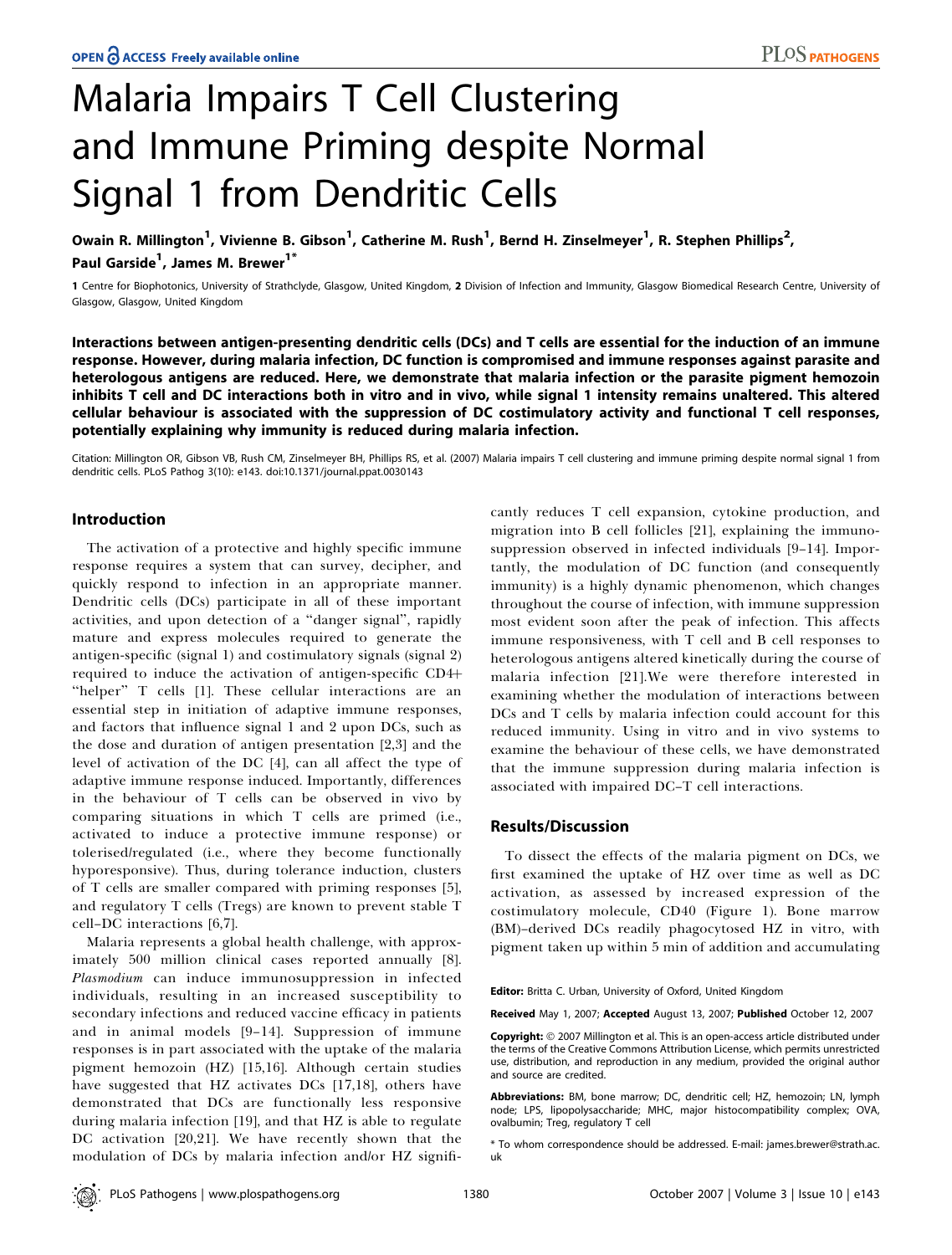# Author Summary

Malaria is a major infectious disease, affecting 500 million people and causing 2.7 million deaths each year. The severity of malaria is, in part, due to the failure of the host immune system to effectively clear an infection and generate protective immunity. Dendritic cells (DCs) are central to the immune system; by presenting components of pathogens to circulating T cells, they are able to initiate a highly specific immune response to clear an infection. Importantly, the quality of the interaction between T cell and DCs can affect the functional outcome of the immune response. However, previous work has demonstrated that DCs are modified by malaria parasites, resulting in inefficient priming of the adaptive immune system. Here, we have visualised the interactions between DCs and T cells in the context of malaria and demonstrate that infection is able to prevent priming of immune responses by antagonising these cell– cell contacts. Importantly, the failure to form long-lasting interactions is not due to reduced presentation of antigens by the DC, suggesting that other mechanisms may be involved. These studies provide a visual insight into the mechanism by which parasites may suppress immunity and highlight the importance of early cellular interactions in the immune response.

steadily in the majority of DCs over the following 2 h (Figure 1A and Video S1). Addition of synthetic HZ [22] to DCs not only failed to induce upregulation of CD40 (Figure 1B), but also reduced the subsequent responsiveness of DCs to lipopolysaccharide (LPS) stimulation (Figure 1C), confirming our previous observations with HZ isolated from P. falciparum (Figure S1 and [21]). Furthermore, the morphological changes typically associated with LPS-induced activation of DCs were not observed in HZ-treated DCs by time-lapse microscopy (Videos S2 and S3). The central function of DCs is presentation of antigen to CD4+ T cells in order to initiate the adaptive immune response. We therefore assessed the ability of HZ-loaded DCs to stimulate ovalbumin (OVA) specific  $CD4+T$  cell proliferation. As expected, OVA-specific DO11.10 T cells proliferated following incubation with OVApulsed DCs or LPS-stimulated OVA-pulsed DCs. This proliferation was significantly reduced if the DCs were treated with HZ prior to addition of antigen (Figure 1D), as was subsequent T cell cytokine production (unpublished data). Thus, DCs exposed to HZ rapidly accumulate pigment, rendering them functionally impaired with reduced LPS responsiveness and a failure to induce efficient T cell responses.

The initial interactions between DC and T cell have important implications for the functional outcome of the T cell response [2–4]. Since we had observed reduced T cell responses following stimulation with HZ-treated DCs, we next examined in vitro the interactions between T cells and DCs that are involved in the induction of an antigen-specific response. DCs were labelled with the fluorescent dye CMRA (orange) and pulsed with OVA before mixing with CFSElabelled (green) OVA-specific CD4+ T cells. Twenty hours later, T cells were observed clustered around DCs, with several CFSE+ T cells remaining closely associated with CMRA+ DCs for up to 2 h (Figure 2A and Video S4). However, in cultures in which the DCs had been treated with HZ prior to antigen pulse, these clusters were not evident, with CFSE-labelled T cells making transient contacts with CMRA+ DCs lasting only a few minutes (Figure 2B and Video

S5). To quantify this clustering of T cells around DCs, we employed an assay in which fluorescently labelled DCs and T cells were co-cultured as described above and then fixed using paraformaldehyde prior to analysis by flow cytometry. In this way, CMRA+ DCs, CFSE+ OVA-specific T cells, and clusters of DCs and T cells could be individually identified (Figure S2). Addition of antigen to this system increased the proportion of clustered cells (detected as CMRA+ CFSE+; Figure 2C). However, this colocalisation of T cells with DCs was reduced in cultures in which the DCs were pre-treated with HZ (Figure 2C), confirming the above observations.

The above data suggest that HZ-treated DCs are altered such that their ability to interact with naı̈ve  $CD4+T$  cells is suppressed, resulting in reduced T cell proliferation. One possible explanation for this observation is that HZ-loaded DCs are simply unable to take up, process, or present antigen. Use of GFP-labelled E $\alpha$  antigen [23] allowed us to measure antigen uptake by DCs, as well as antigen presentation using the YAe antibody that specifically recognises the complex of Ea-peptide in the context of class II major histocompatibility complex (MHC) [24]. In this system, DCs pre-treated with HZ were able to process and present antigen as effectively as untreated DCs (Figure 2D). Importantly, DCs co-cultured with P. chabaudi-infected erythrocytes (that produce HZ deposition within DCs and recapitulate the described effects on T cells [21]) also presented Ea-peptide to the same extent as resting DCs or DCs cultured with uninfected erythrocytes (Figure S3). Thus, whilst HZ-treated DCs are able to process antigen efficiently and provide a "signal 1" in the form of antigen/MHC for the T cell, their interaction with CD4+  $T$ cells is altered such that stable clusters do not form to initiate a functional T cell response.

In order to confirm the above in vitro observations in vivo, we used multi-photon laser scanning microscopy to examine the interactions between DCs and T cells in intact lymph nodes (LNs). BALB/c mice received CMTPX-labelled DO11.10 T cells and were subsequently immunised subcutaneously with CFSE-labelled DCs. Twenty-four hours after immunisation with untreated DCs, a small proportion of these cells had migrated to the draining LN and could be seen making transient contacts with OVA-specific CD4+ T cells (Figure 3A and Video S6), as previously described [25–27]. When DCs were pulsed with OVA prior to transfer, more interactions between DCs and antigen-specific T cells were observed in the draining LN, and these contacts appeared to last longer (Figure 3B and Video S7). While interactions between antigen-specific T cells and DCs were also observed following injection of OVA-pulsed, HZ-treated DCs, these appeared more motile, and less stable, than the clustering seen with normal antigen-pulsed DCs (Figure 3C and Video S8). The 4 dimensional movement of the OVA-specific T cells was characterised by software-based tracking. As previously described [28], the 3-dimensional velocity of antigen-specific  $CD4+T$  cells was reduced by pulsing DCs with OVA prior to transfer as T cells clustered around DCs (Figure 3D–3F). However, T cells stimulated by HZ-treated, OVA-pulsed DCs had higher mean velocities than those of T cells undergoing an effective priming response, although this was also significantly slower than naïve CD4+ T cells (Figure 3D). Despite this difference in velocity, the meandering index (a measure of directionality of cell movement) of T cells in recipients of normal OVA-pulsed or HZ-treated OVA-pulsed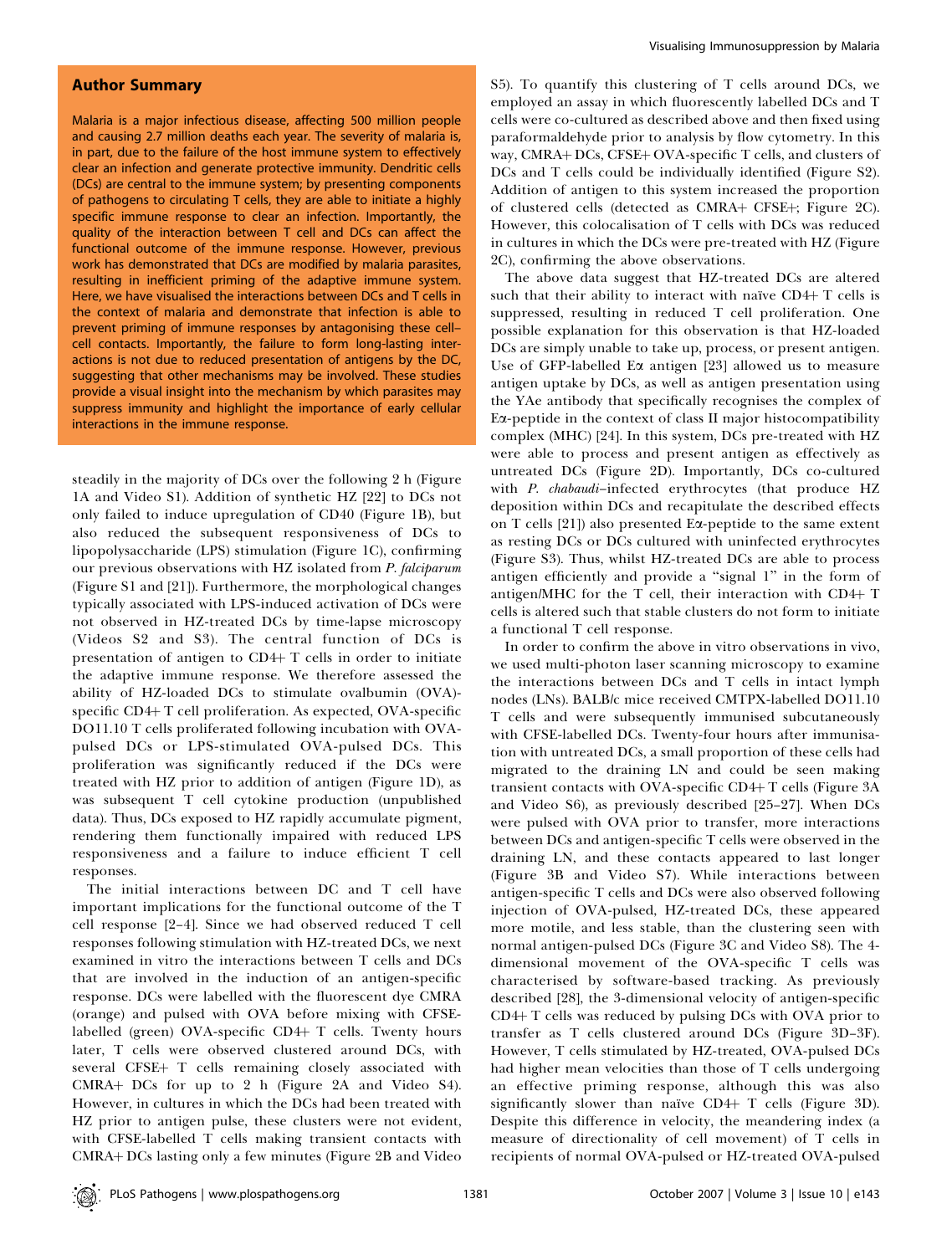

Figure 1. HZ Uptake by DCs Reduces Effector Function

(A) BM-derived DCs were visualised by light microscopy prior to and following the addition of 40 µM HZ. Images show the same field of view at 30-min intervals (full video available as Video S1).

(B) BM DCs were cultured with the indicated doses of HZ, or with 1 µg/ml LPS. After 24 h, the proportion of CD11c+ DCs expressing CD40 was determined by flow cytometry.

(C) After 24 h culture with HZ, 1 lg/ml LPS was added to DCs and the proportion of cells expressing CD40 was analysed 18 h later.

(D) DCs were treated with HZ as above (filled bars) or remained untreated (empty bars). DCs were subsequently pulsed with OVA (1 mg/ml) for 6 h prior to stimulation with LPS for 18 h as indicated. DCs were then mixed at a 1:1 ratio with OVA-specific DO11.10 T cells and proliferation assessed by [<sup>3</sup>H] thymidine incorporation for the last 18 h of a 72 hour culture. Results show the mean of triplicate samples  $\pm$  1 s.d.

sHZ, synthetic HZ. doi:10.1371/journal.ppat.0030143.g001

DCs was reduced to the same extent compared with naïve T cells (Figure 3E). Furthermore, responding T cells upregulated the early activation marker CD69 in recipients of OVApulsed DCs, irrespective of whether they were loaded with HZ or not (unpublished data), demonstrating that T cells were recognising antigen presented by the DCs. In order to quantify the interactions between DCs and T cells, we analysed the degree of colocalisation between green DCs and red T cells to calculate a colocalisation coefficient representing the proportion of green voxels that were also red. Whilst T cell interaction with normal DCs was increased following antigen recognition, the colocalisation of DCs and T cells was inhibited by HZ treatment of DCs (Figure 3F). Thus, it appears that the in vivo interactions between  $CD4+T$ cells and HZ-loaded DCs are altered relative to a priming response, despite recognition of antigen by T cells, confirming our in vitro observations.

We next wanted to confirm the importance of the above

observations during malaria infection. We have previously demonstrated that around day 12 after infection with P.  $chabaudi$ , OVA-specific CD4+ T cells fail to proliferate effectively to challenge with antigen and that as a consequence, T cell migration into B cell follicles is suppressed and antibody responses are not induced [21]. We therefore characterised the migratory behaviour of OVA-specific  $CD4+T$  cells following immunisation of malaria-infected animals (Figure 4A–4C and Videos S9–S11). When the movement of multiple cells in several samples was analysed, it was evident that these T cells moved less rapidly and migrated shorter distances 8 and 20 h following immunisation, compared with naïve T cells (Figure 4D-4F). Although T cells transferred into malaria-infected animals immunised with OVA moved more slowly than naïve  $T$  cells, their velocities were significantly higher than those of primed T cells in uninfected recipients at both time points following immunisation (Figure 4D). T cells activated in P. chabaudi–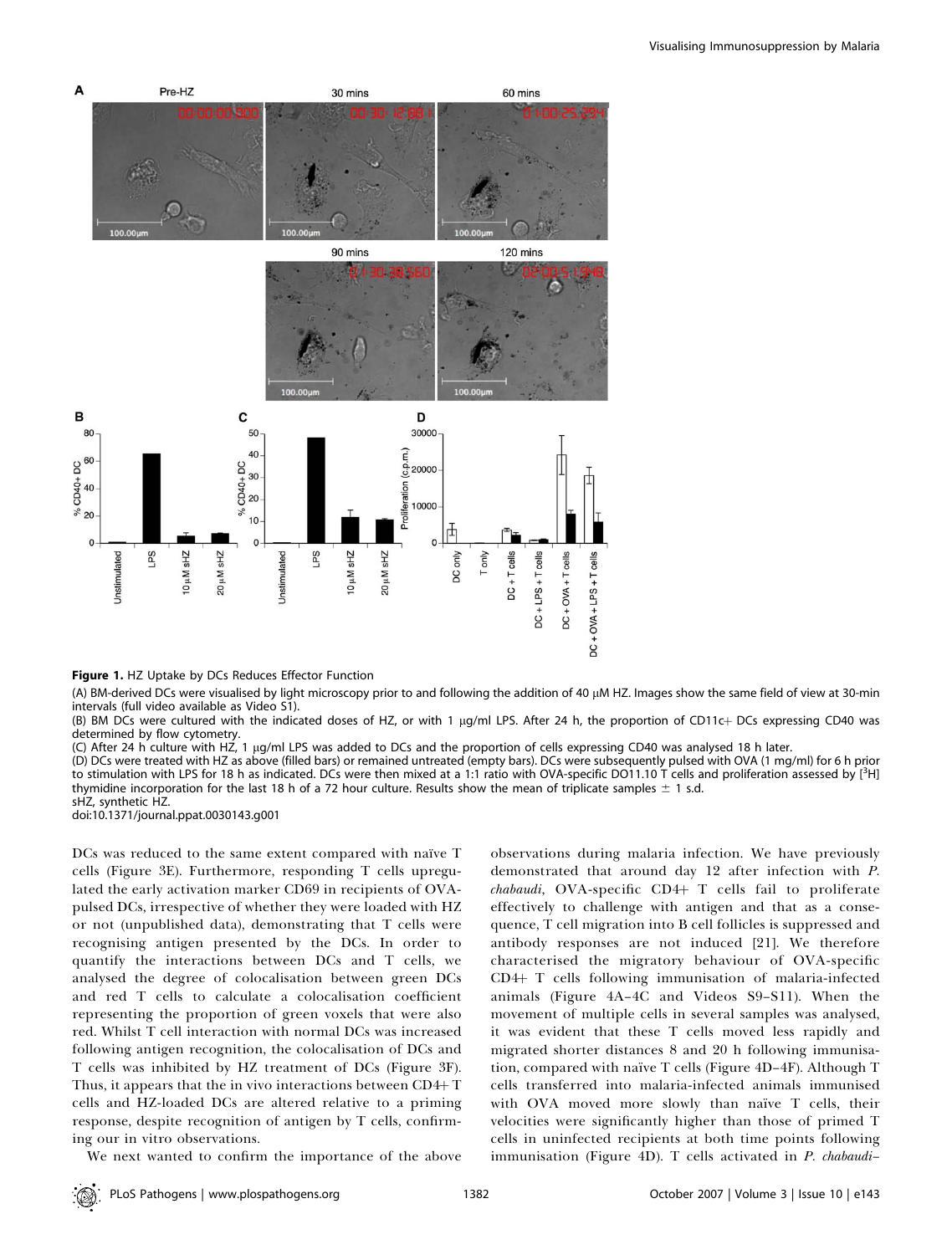

Figure 2. In Vitro DC-T Cell Interactions Are Inhibited by HZ

(A and B) BM DCs remained untreated (A) or were treated with HZ (B) prior to pulse with OVA, as described in Figure 1. DCs were then fluorescently labelled with CMRA (orange) and mixed at a 1:1 ratio with CFSE-labelled DO11.10 T cells (green). Cellular interactions were imaged 20 h after mixing by bright field and fluorescence microscopy. Images show the same field of view at 30-min intervals (full sequences available as Videos S4 and S5). (C) DCs and T cells were treated, fluorescently labelled, and co-cultured as described above. Twenty hours after mixing, cells were fixed in situ by adding 4% paraformaldehyde. Cells were then recovered and analysed by flow cytometry to determine the proportion of CMRA+CFSE+ conjugates in cultures containing untreated (empty bars) or HZ-treated DCs (filled bars). Results show the mean  $\pm$  1 s.d. of triplicate samples and are representative of three similar experiments.

(D) Untreated (empty bars) or HZ-treated (filled bars) DCs were pulsed with 100 µg Ex-GFP and antigen presentation by CD11c+ cells assessed 6 h later by flow cytometry. Results show the mean fluorescence  $\pm$  1 s.d. of triplicate samples and are representative of two similar experiments. doi:10.1371/journal.ppat.0030143.g002

infected animals also moved greater distances away from their point of origin than T cells activated in uninfected animals (Figure 4E and 4F). These differences were observed at a time when lymphoid architecture was essentially normal [21] and no differences were apparent between the behaviour of naïve T cells in uninfected and P. chabaudi–infected animals (Figure S4). Despite this difference in behaviour, OVAspecific T cells upregulated the early activation marker CD69 in response to immunisation in both uninfected and P. chabaudi-infected animals (Figure 4G), suggesting that antigen is presented effectively to T cells during malaria infection. In order to confirm that antigen presentation was unaltered by malaria infection, P. chabaudi–infected C57BL/6 mice were immunised with 500 µg of Ea-GFP plus 50 ng of LPS on day 12 of infection. Eight or 20 h later, splenic DCs isolated from malaria-infected animals showed similar surface levels of peptide/MHC (signal 1) as DCs from uninfected animals (Figure 4H). Therefore, the lack of formation of longlasting interactions between DCs and T cells that is associated with reduced effector functions of T cells in malaria-infected animals is signal 1 independent.

Several reports have demonstrated immunosuppression during malaria infection in patients and animal models [9– 14]. We [21] and others [20] have shown that DC activation and function is suppressed by infection or malaria pigment and, as a consequence, T cell and B cell responses fail to develop effectively. Here we have shown that uptake of HZ by DCs modulates their ability to interact effectively with T cells, despite presenting normal levels of peptide/MHC on their surface. The failure of T cells to fully interact with DCs appears to result in a lack of efficient T cell priming, leading to the subsequent failure of a protective immune response. Thus, these observations may explain why T cell responses fail to develop during malaria infection and clearly demonstrates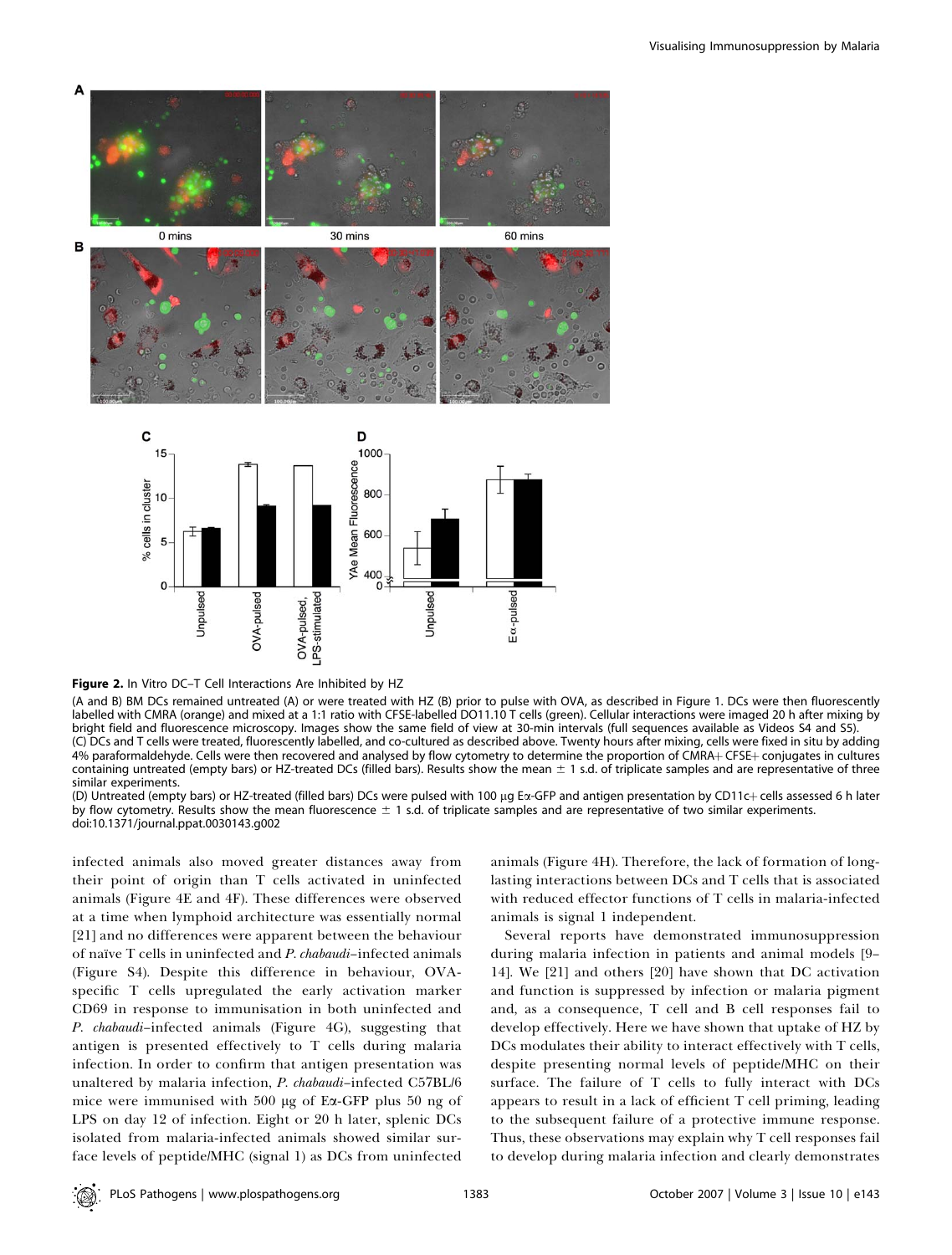



BALB/c mice were injected with CMTPX-labelled DO11.10 T cells (red) and CFSE-labelled DCs (green) which had been untreated (A), pulsed with OVA $_{323-339}$  (B), or treated with HZ prior to OVA $_{323-339}$  pulse (C). Cellular interactions in the draining popliteal LNs were imaged by multiphoton microscopy 24 h later. Images represent a z-compressed 30 lm stack from a single time point (full sequences available as Videos S6– S8). T cell migration was analysed using Volocity software (Improvision) and the mean velocity (D) and meandering index (E) of cells calculated. Mean and median values are represented by the red and black lines, respectively. DC–T cell interaction was measured by quantifying the colocalisation of green voxels with red to determine the proportion of DC volume in contact with T cells (F). Data shown are representative of three similar experiments (#  $p < 0.05$ ). doi:10.1371/journal.ppat.0030143.g003

the significance of these early interactions in the generation of an immune response.

It is important to highlight that the impact of malaria on the ability of the immune system to respond changes markedly during the different phases of the infection. Thus, DC function is impaired immediately following the initial burst of parasitaemia. As a consequence, T cell proliferation, effector function, and migration are suppressed, and thus B cells do not receive help for expansion or antibody production [21]. We were interested in examining why T cell responses fail at this important time point and reasoned that the interactions between DCs and T cells might play an important role. By analysing the behaviour of T cells in malaria-infected animals following the peak of parasitaemia

(a period of immune suppression), we demonstrated that the failure of immunity is associated with reduced interaction between T cells and endogenous antigen-presenting cells (Figure 4). Such immune suppression is not as evident at earlier and later time points of infection, but it will be interesting to examine how DC–T cell interactions are affected at these stages. Importantly, transfer of antigenpulsed, HZ-treated DC into naïve, uninfected recipients recapitulated these observations, suggesting that while proinflammatory infections such as malaria may be followed by a wave of anti-inflammatory cytokine production [29], failure of T cells to interact with DC effectively is sufficient to suppress immune priming.

In this investigation, we confirmed several previous reports that DCs pulsed with HZ displayed an impaired ability to undergo subsequent activation. It is important to note that others have suggested a pro-inflammatory role for HZ, possibly via the pathogen recognition receptor TLR9 [17]. Although, in our hands, DCs treated with HZ show a minor upregulation of CD40, this is significantly lower than the activation seen by stimulating DCs with LPS (Figure 1B), and these HZ-treated DCs fail to respond to subsequent activation (Figure 1C). It is possible that these differences reflect the different subsets of DCs used, since TLR9 is primarily expressed by Flt3L-generated, plasmacytoid-like DCs [30], as opposed to the granulocyte/monocyte colony stimulating factor (GM-CSF)-induced, predominantly myeloid DCs used here. It is also possible that the observed differences reflect the methods used to produce synthetic HZ from  $\beta$ -hematin (unpublished data). Recent work has demonstrated the TLR9/ MyD88-dependent activation of DC by parasite-derived HZ to be due to the binding of malarial nucleic acids to HZ [31]. In the current study we therefore used synthetic HZ. Importantly, synthetic HZ produced by our method recapitulates the effect upon DC function of both HZ isolated from parasites as well as the effect of Plasmodium infection in vivo (Figure S1 and [21]).

One explanation for our findings that HZ-loaded DCs are unable to form stable interactions with T cells is that the DCs express fewer costimulatory or adhesion molecules on their surface. Indeed, despite normal signal 1, HZ-treated DCs fail to upregulate costimulatory molecules in response to both TLR ligands and CD40 ligation (Figure 1 and [21]). Thus, although T cells are initially activated through antigen/MHC (achieving sufficient signal to express CD69), other molecules involved in synapse formation or T cell activation are not expressed by HZ-loaded DCs and stable clustering does not occur. This shows that signal 1 alone is not sufficient to drive T cell clustering and other factors, most likely costimulatory or adhesion molecules, are required for stable interactions between T cell and DC. Alternatively, active suppression of the T cell response may occur by the involvement of Tregs, which have been implicated in malaria infection [32]. Recent evidence has demonstrated that Tregs are able to suppress T cell activation by reducing their interactions with DCs in vivo [6,7], and this may be a possible mechanism for immune suppression during malaria infection.

Our results demonstrate the significance of the early interactions between T cells and DCs in the priming of effector T cell responses. Whilst the T cell–DC clustering dynamics are altered by HZ, DCs still present antigen to T cells, as demonstrated directly by YAe antibody staining and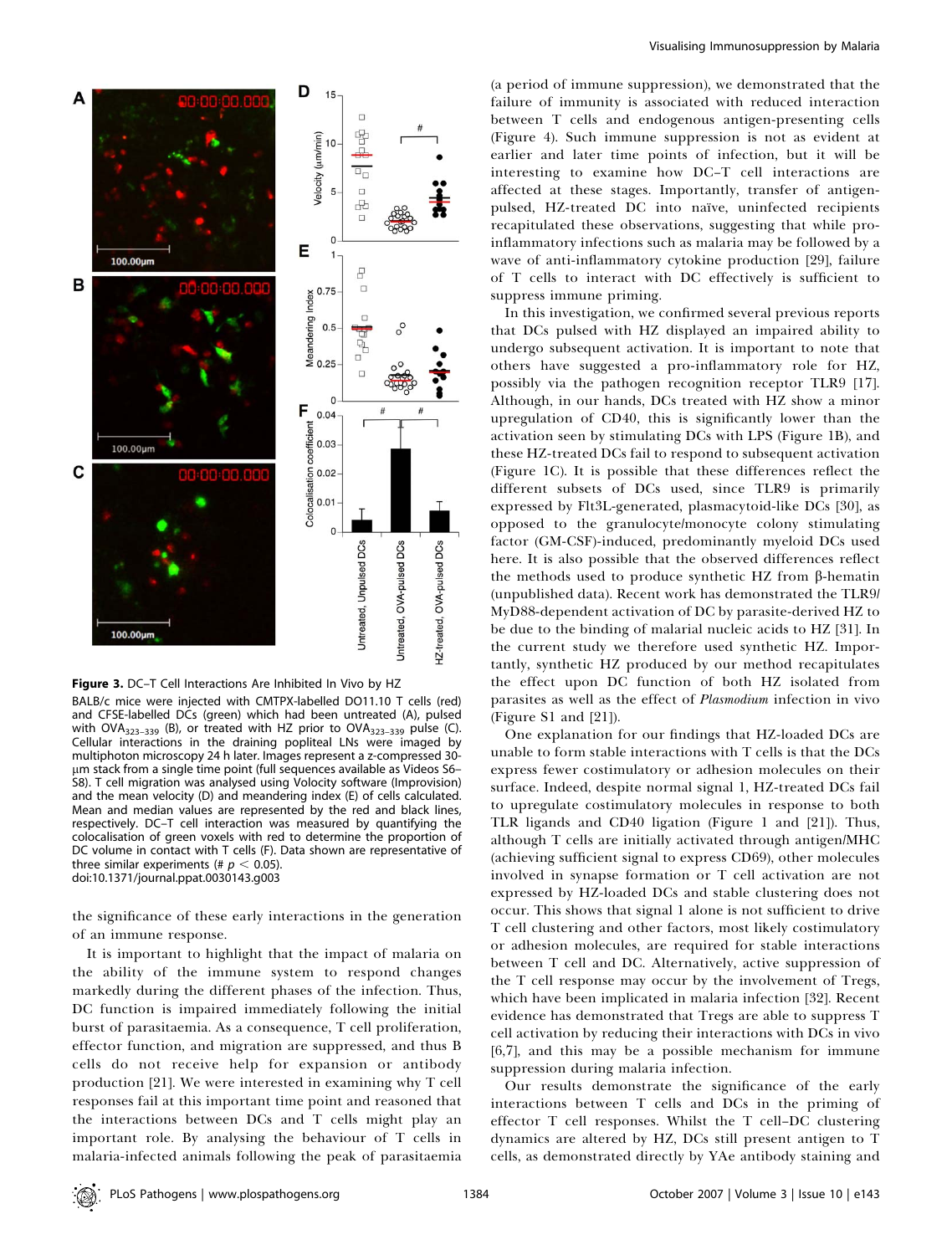

Figure 4. Altered T Cell Motility during Malaria Infection

BALB/c mice were infected with 10<sup>6</sup> P. chabaudi AS-infected erythrocytes i.p. Twelve days later, infected mice and uninfected groups received CFSElabelled DO11.10 T cells and were challenged with OVA/LPS intravenously (B and C). Control animals remained unimmunised (A). T cell motility in LNs was imaged by multiphoton microscopy 8 and 20 h later. T cell behaviour was analysed using Volocity software and the tracks of several individual cells plotted (A–C) (full sequences available as Videos S9–S11). The mean velocity (D), displacement (E), and meandering index (F) of cells from multiple samples from multiple mice were also calculated. Mean and median values are represented by the red and black lines, respectively. Expression of CD69 on OVA-specific CD4+T cells was assessed 20 h after immunisation of uninfected (empty bars) or P. chabaudi–infected (filled bars) animals (G). Antigen presentation was assessed following immunisation of uninfected (empty bars) or P. chabaudi–infected (filled bars) C57BL/6 mice with 500 µg Eα-GFP  $+$ 50 ng LPS intravenously YAe staining on CD11c+ splenic DCs was assessed 8 and 20 h after immunisation. Data shown are representative of three similar experiments (#  $p < 0.05$  uninfected, OVA-immunised versus P. chabaudi–infected, OVA-immunised). doi:10.1371/journal.ppat.0030143.g004

by the upregulation of CD69 by T cells. Thus, it is an inability to form stable, long-lasting clusters with HZ-laden DCs, independently of signal 1, that results in the reduced effector function of  $CD4+T$  cells seen during malaria infection.

### Materials and Methods

Animals and challenge infections. Female BALB/c and C57BL/6 mice were purchased from Harlan Olac. The DO11.10 transgenic mice, with CD4+T cells specific for  $OVA_{323-339}$  peptide in the context of I- $A<sup>d</sup>$  recognised by the KJ1.26 clonotypic antibody [33], were obtained originally from N. Lycke, University of Göteborg, Sweden, and backcrossed onto the scid background such that all lymphocytes were OVA-specific CD4+ T cells. All mice were maintained at the Biological Procedures Unit, University of Strathclyde, under specific pathogen-free conditions and first used between 6 and 8 wk of age in accordance with local and UK Home Office regulations.

To initiate a malaria infection, mice were inoculated with  $1 \times 10^6$ P. chabaudi AS-infected erythrocytes intraperitoneally. Parasitaemia was monitored by thin blood smears stained with Giemsa's stain. Peak parasitaemia occurred at 5–6 d post-infection, after which time parasite levels declined and remained at low but usually detectable levels for the remainder of experiments (Figure S5), as previously described [34]. Malaria-infected (day 12 of infection) and control mice were immunised intravenously with 500 µg of OVA (Sigma-Aldrich) or Ex-GFP [23], along with 50 ng LPS (from Salmonella equi abortus; Sigma-Aldrich).

Preparation of bone marrow DCs. DCs were prepared from BM as previously described [35]. Cell suspensions were obtained from femurs and tibias of female BALB/c mice. The BM cell concentration was adjusted to  $5\times 10^5$  cells/ml and cultured in 6-well plates (Corning

Costar) in complete RPMI (cRPMI: RPMI 1640 supplemented with Lglutamine [2 mM], penicillin [100 μg/ml], streptomycin [100 μg/ml] [all from Invitrogen], and 10% FCS [Labtech International]) containing 10% of culture supernatant from X63 myeloma cells transfected with mouse GM-CSF cDNA. Fresh medium was added to the cell cultures every 3 d. On day 6, DCs were harvested and cultured at the required concentration for each individual experimental procedure as described below. This technique generated a large number of  $CD11c+$ DC largely free from granulocyte and monocyte contamination, as previously described [35]. DCs were antigen loaded for 6 h with 5 mg/ ml OVA (Worthington Biochemical), 5 µg/ml OVA<sub>323-339</sub> peptide (Sigma-Genosys), or 100 μg/ml Eα-GFP [23], and/or stimulated with 1 lg/ml LPS prior to use, as indicated in individual experiments. In imaging experiments, DCs were fluorescently labelled with Cell Tracker Orange (CMRA; Invitrogen) or 5,6-carboxy-succinimidylfluorescein-ester (CFSE; Invitrogen) immediately before use [36]. For in vivo imaging, 1 million DCs were immunised subcutaneously in the footpad of T cell recipient animals and the draining popliteal LN imaged 20–24 h later.

Antigen-specific T cells. DO11.10/scid LNs and spleens were homogenised and resulting cell suspensions washed twice and resuspended in RPMI. Cells were labelled with the fluorescent dye CFSE or Cell Tracker Red (CMTPX; Invitrogen) immediately before use [36]. Syngeneic BALB/c recipients received  $3 \times 10^6$  to  $6 \times 10^6$ antigen-specific cells.

For functional in vitro studies, OVA-specific T cells were mixed with HZ-treated or control BM DCs at a 1:1 ratio in 96-well tissue culture plates (Corning Costar). T cell proliferation was assessed after 72 h of culture and assessed by incorporation of  $[^{3}H]$  thymidine (0.5  $\mu$ Ci/well) for the last 24 h of culture. To measure in vitro clustering of T cells with DC, cells were co-cultured in 12-well plates for 20 h and then fixed with 4% paraformaldehyde (Sigma-Aldrich; 20 min at 4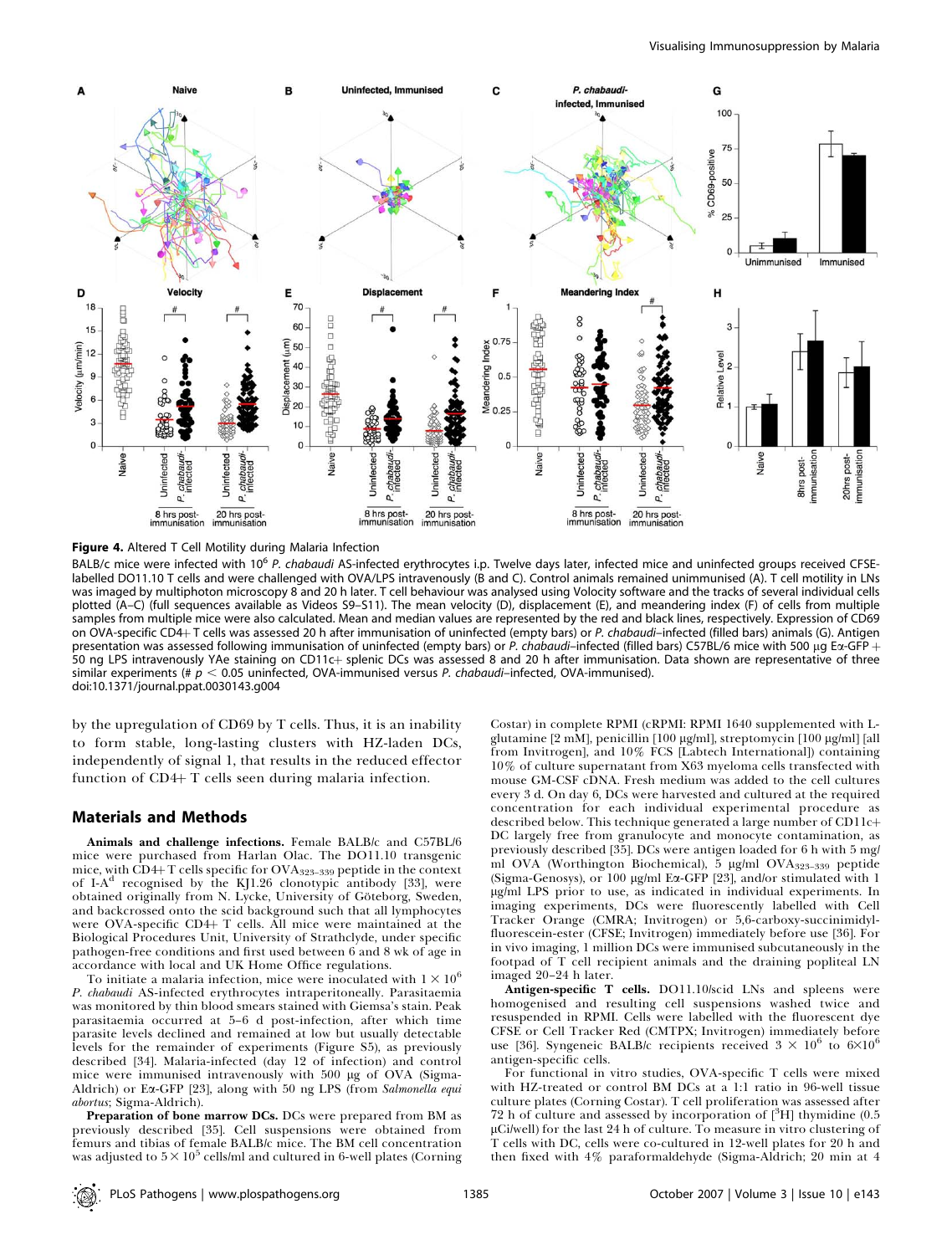$^{\circ}$ C). Gly-Gly (0.06%; Sigma-Aldrich) was added and briefly incubated for 1 min to neutralise residual paraformaldehyde. Cells were then harvested and analysed by flow cytometry.

**Flow cytometry.** Aliquots of  $1 \times 10^6$  cells in  $12 \times 75$  mm polystyrene tubes (BD Biosciences) were resuspended in 100  $\mu$ l of FACS buffer (PBS, 2% FCS and 0.05% NaN3) containing Fc Block (2.4G2 hybridoma supernatant) as well as the appropriate combinations of the following antibodies: anti-CD4-PerCP (clone RM4–5), anti-CD11c-PE (clone HL3), anti-CD40-FITC (clone 3/23), anti-CD69-PE (clone H1.2F3), PEhamster IgG isotype control and FITC-rat IgG2a, k isotype control (all BD Biosciences), biotinylated KJ1.26 antibody, or biotinylated-Y-Ae. Biotinylated antibodies were detected by incubation with fluorochrome-conjugated streptavidin (BD Biosciences). After washing, samples were analysed using a FACSCanto flow cytometer equipped with a 488-nm Argon laser and a 635-nm red diode laser (BD BioSciences) and analysed using FlowJo software (Tree Star).

HZ preparation. Synthetic HZ was produced using the method of Egan et al [22]. Briefly, hemin chloride (Sigma-Aldrich) was polymerised using 4.5 M sodium acetate at 60  $\degree$ C and the product extensively washed with deionised water and filtered using 0.22-um cellulose nitrate filtration units. Endotoxin-free buffers and solutions were used throughout. Plasmodium HZ was isolated from supernatants obtained from cultures of P. falciparum gametocytes, kindly provided by Lisa Ranford-Cartwright, Division of Infection and Immunity, University of Glasgow, UK. Supernatants were centrifuged for 20 min at 450g. The pellet was washed three times in 2% SLS and resuspended in 6 M guanadine HCl. Following five to seven washes in PBS, the pellet was resuspended in PBS and sonicated for 90 min using Soniprep 150 (Sanyo Scientific) at an amplitude of  $5-8$  µm. Again, endotoxin-free buffers were used throughout. Total haem content was determined as previously described [37] by depolymerising haem in 1 ml of 20 mM NaOH/2% SDS, incubating the suspension at room temperature for 2 h, and then reading the OD at 400 nm using UV visible spectrophotometer (Thermo Spectronic, Hekios). Prior to use, the HZ was sonicated to minimise aggregation and maintain the HZ in suspension. DCs were pulsed with  $1-40 \mu M$  HZ, a range similar to that seen when DCs were cultured at 1:100 ratio with P. chabaudi–infected erythrocytes.

In vitro and in vivo imaging. For in vitro imaging,  $5 \times 10^4$  CMRAlabelled DC and  $5 \times 10^4$  CFSE-labelled DO11.10 T cells were cocultured on an Ibidi µSlideVI (Thistle Scientific). Time-lapse images were acquired using an Axiovert S-100 Zeiss microscope using a  $\times 63$ oil immersion lens 20 h after mixing of cells. For the images in Figure  $1, 40 \mu M$  HZ was added in RPMI at the initiation of imaging.

To image cellular interactions in LNs, the excised LNs were transferred into CO<sub>2</sub>-independent medium (Invitrogen) at room temperature. The LN was bound with veterinary glue (Vetbond, 3 M) onto a coverslip that was then adhered with grease to the bottom of the imaging chamber and continuously supplied with warmed (36.5 °C) and gassed (95%  $O_2$  and 5%  $CO_2$ ) RPMI 1640 before and throughout the period of microscopy. Excised LNs were imaged on the following system, as previously described [5,38]. The two-photon excitation source was a solid-state, tunable Titanium: sapphire laser system (5W Chameleon; Coherent Laser Group). The laser beam was routed into a multi-photon excitation laser scanning system (Radiance; Bio-Rad Laboratories). The objective lens used for all imaging investigations was the CFi-60 Fluo-W 40X/0.8 water-dipping objective lens (Nikon). The sample was illuminated with 780–830 nm light, and the emission spectrum was separated with a 550-nm dichroic mirror (Chroma Technologies). Each imaged volume consisted of between 11 to 18 planes  $2.55 \mu m$  apart. Volumes were acquired every 18 to 38 s. Images were analysed using Volocity software (Improvision). Objects were tracked for at least eight time points and the mean velocity, displacement, and meandering index calculated for each. The interaction between DCs and T cells was measured by quantifying the colocalisation of green voxels with red to generate the colocalisation coefficient—a measure of the proportion of DC volume in contact with T cells.

**Statistical analysis.** Results are expressed as mean  $\pm$  standard deviation. Significance was determined by Student's t-test using Minitab. A *p*-value of  $p \leq 0.05$  was considered significant.

#### Supporting Information

Figure S1. Synthetic HZ Recapitulates the Effects of Plasmodium HZ on DCs

BM DCs were treated with synthetic HZ (sHZ) or HZ isolated from P. falciparum gametocytes (Pf HZ) for 18 h. Following treatment, DCs were stimulated with 1 µg/ml LPS for a further 24 h before analysis of activation by flow cytometry. Results show the mean  $(\pm 1 \text{ s.d.})$ proportion of CD11c+ DCs expressing CD40.

Fount at doi:10.1371/journal.ppat.0030143.sg001 (46 KB JPG).

Figure S2. Quantitation of DC–T Cell Interactions by Flow Cytometry CMRA-labelled DCs and CFSE-labelled DO11.10 T cells were cocultured for 20 h with or without 5 mg/ml OVA as indicated. Supernatants were removed and the cells fixed with 4% paraformaldehyde at 4 °C for 20 min prior to analysis by flow cytometry. Individual populations of (a)  $\overline{CMRA}$  DCs and (b) CFSE $+$  T events could be identified in mixed cultures (c). Following OVA-pulse of DCs (d), an increased proportion of events were CMRA+CFSE+ (upperright quadrant), indicating colocalisation between DCs and T cells. Data are representative images from controls in three individual experiments.

Found at doi:10.1371/journal.ppat.0030143.sg002 (108 KB JPG).

Figure S3. Normal Antigen Processing and Presentation by DCs following Treatment with P. chabaudi–Infected Erythrocytes

BM DCs were co-cultured for 18 h at 1:100 ratio with P. chabaudi– infected erythrocytes (pRBC), control erythrocytes (RBC), or alone. Cells were then pulsed with 100 µg Ea-GFP (filled bars) or remained unpulsed (empty bars). Antigen uptake (a) and presentation (b) by CD11c+ cells assessed 6 h later by flow cytometry. Results show the mean fluorescence  $\pm$  1 s.d. of triplicate samples and are representative of three similar experiments.

Found at doi:10.1371/journal.ppat.0030143.sg003 (93 KB JPG).

Figure S4. Comparison of Naïve T Cell Migration in Uninfected and P. chabaudi–Infected Animals

BALB/c mice were infected with  $10^6$  P. chabaudi AS-infected erythrocytes 12 d prior to the transfer of CFSE-labelled CD4+ T cells. Control animals remained uninfected. T cell motility in LN was imaged by multiphoton microscopy 20 h later. T cell behaviour was analysed using Volocity software and mean velocity calculated.

Found at doi:10.1371/journal.ppat.0030143.sg004 (51 KB JPG).

Figure S5. Kinetics of P. chabaudi Infection

BALB/c mice were infected with  $10^6$  *P. chabaudi* AS-infected erythrocytes and peripheral blood monitored for the appearance of parasites. The proportion of parasitised erythrocytes on Giemsa'sstained blood smears was monitored throughout the infection.

Found at doi:10.1371/journal.ppat.0030143.sg005 (50 KB JPG).

Video S1. Rapid Uptake of HZ by DCs

BM DCs were imaged by time-lapse brightfield microscopy. HZ was added to the culture at the beginning of the sequence.

Found at doi:10.1371/journal.ppat.0030143.sv001 (4.2 MB MOV).

Video S2. Response of DCs to LPS Stimulation

BM DCs were imaged by time-lapse brightfield microscopy before, during, and after the addition of LPS (added at 30 min).

Found at doi:10.1371/journal.ppat.0030143.sv002 (3.6 MB MOV).

Video S3. Response of HZ-Treated DCs to LPS Stimulation

Cells were set up and imaged as in Video S2 except that DCs were treated with HZ prior imaging.

Found at doi:10.1371/journal.ppat.0030143.sv003 (3.9 MB MOV).

Video S4. Interaction of DCs with T Cells In Vitro

CMRA-labelled, OVA-pulsed BM DCs (orange) were co-cultured with CFSE-labelled DO11.10 T cells (green) for 20 h. Cellular interactions were imaged by time-lapse brightfield and fluorescence microscopy.

Found at doi:10.1371/journal.ppat.0030143.sv004 (658 KB MOV).

Video S5. Interaction of HZ-Treated DCs with T Cells In Vitro

Cells were set up and imaged as in Video S4 except that DCs were treated with HZ prior to pulse with OVA.

Found at doi:10.1371/journal.ppat.0030143.sv005 (8.0 MB MOV).

Video S6. Interaction of DCs with T Cells In Vivo

CMTPX-labelled DO11.10 T cells (red) were transferred into BALB/c recipient animals which were subsequently immunised with CFSElabelled BM DCs (green). Cellular interactions in the draining popliteal LN were imaged by multiphoton scanning microscopy 24 h later.